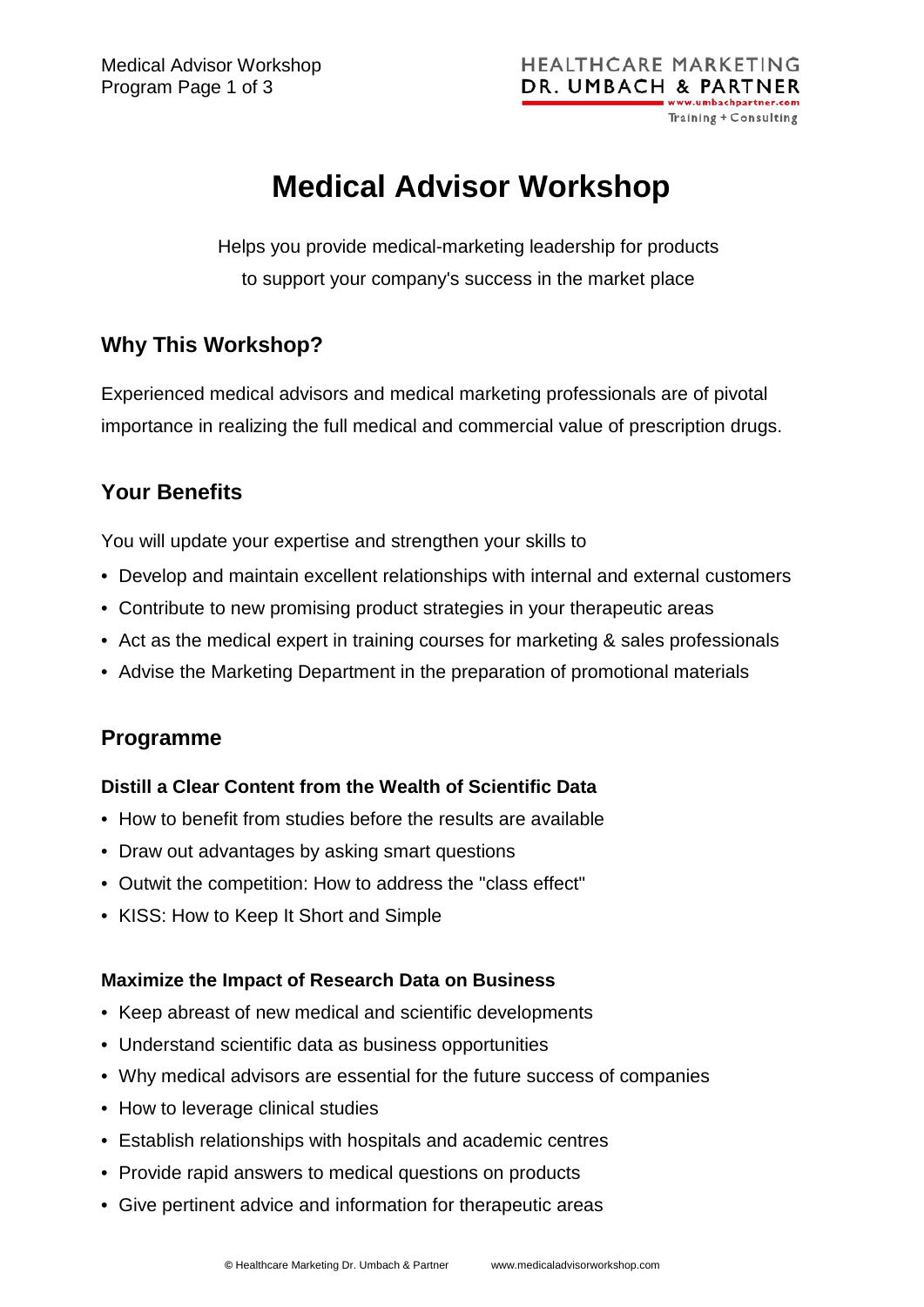#### **HEALTHCARE MARKETING** DR. UMBACH & PARTNER ww.umbachpartner.com Training + Consulting

#### **Help to Create a Convincing Communication Concept**

- Infuse creativity by talking to people your competitors would not think to contact
- How to get the attention your clinical studies deserve
- Approve the scientific and medical accuracy of materials
- Ensure that promotional materials are compliant with the respective Codes of Practice
- Prepare medical training for marketing and sales personnel for new product launches

#### **Unleash the Power of Words**

- Ensure consistency in your vocabulary right from the start
- How to write accurate and persuasive texts
- Tap the innate power of headlines and subtitles
- Articulate product benefits convincingly for sales reps and physicians
- How to become memorable

### **Ensure Internal and External Support**

- Portray your projects as golden opportunities
- Provide scientific and clinical input into Sales & Marketing activities
- How to rally support through effective internal communication
- Emails that make a difference
- Contribute to a winning communication strategy
- Maximize the benefit from agencies and consultants

### **Get Things Done**

- Master the craft of successful implementation
- Manage priorities and timelines more effectively
- Winning at the game of work and business